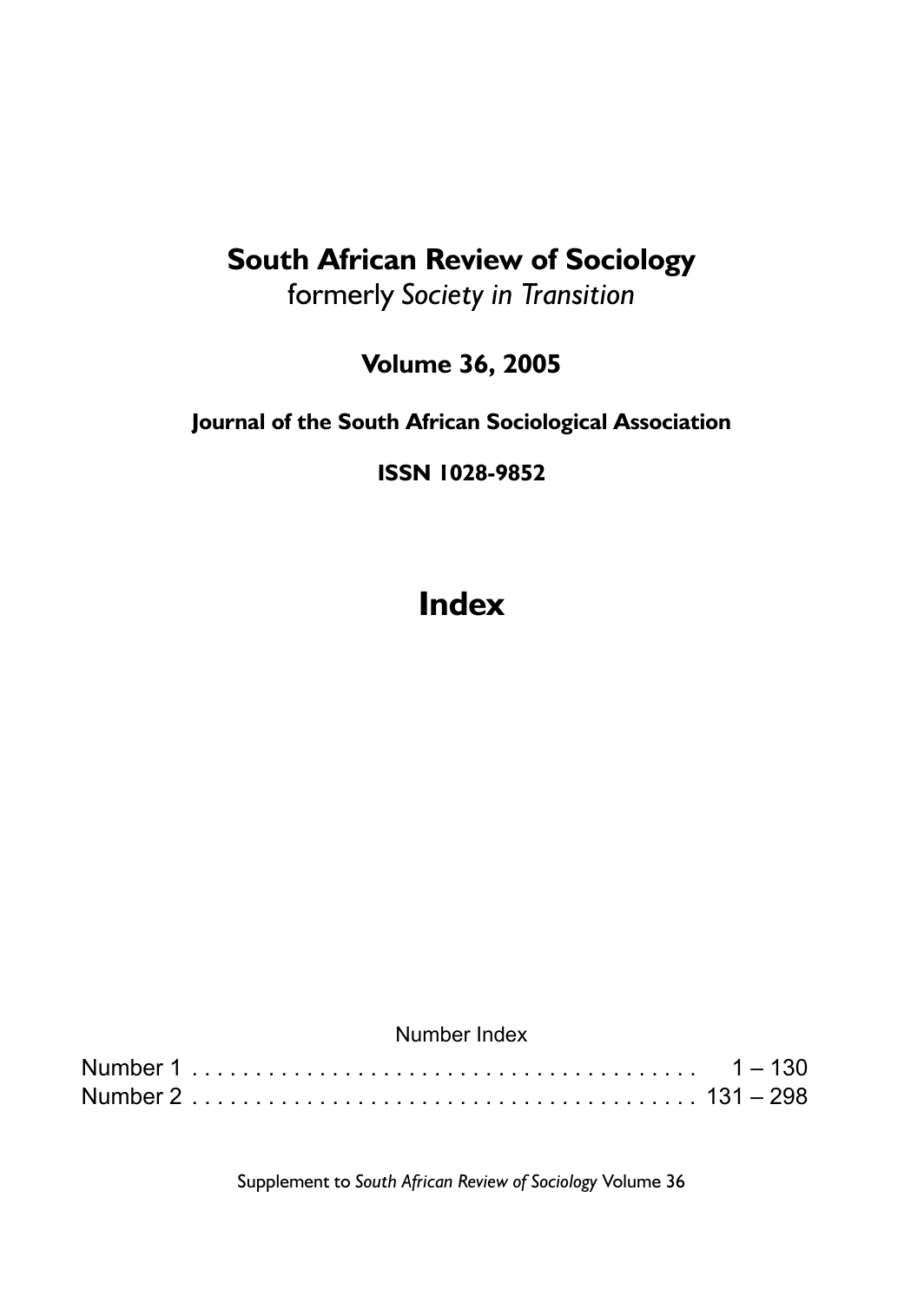### **South African Review of Sociology**

**formerly** *Society in Transition*

#### **Journal of the South African Sociological Association**

Scientific Editor Owen Crankshaw (UCT) Deputy Editor Susan Ziehl (RU) Managing Editor Tina Uys (RAU) Book Review Editor David Brown (UKZN) Board Members Jimi Adesina (RU) Peter Alexander (RAU) Sakhela Buhlungu (Wits) Zimitri Erasmus (UCT) Derik Gelderblom (UNISA) Janis Grobbelaar (UP) Ken Jubber (UCT) Kammila Naidoo (UP) Olojide Oliyede (Fort Hare) Devan Pillay (Wits) Engela Pretorius (UFS) Elaine Salo (UCT) Ari Sitas (UKZN) Publisher Forum Press, P O Box 93895, Boordfontein 0201, SOUTH AFRICA Managing Editor: Ian Raper Publishing Editor: Engela van Dyk e-mail: *inkie@lantic.net*  Tel (012) 549-0179; Cell: 082-347-4658 Printing Copies for Africa, Rosslyn, SOUTH AFRICA. Tel (012) 541-0644; Fax (012) 549-4572 Annual subscription 2006 (volume of two issues) SA Private =  $R330-00$ ; SA Institutions =  $R385-00$ ; APU =  $R385-00$ ; Overseas subscription  $= $140-00$ Orders to: Scientific Publishing Services P O Box 93895 Boordfontein 0201 SOUTH AFRICA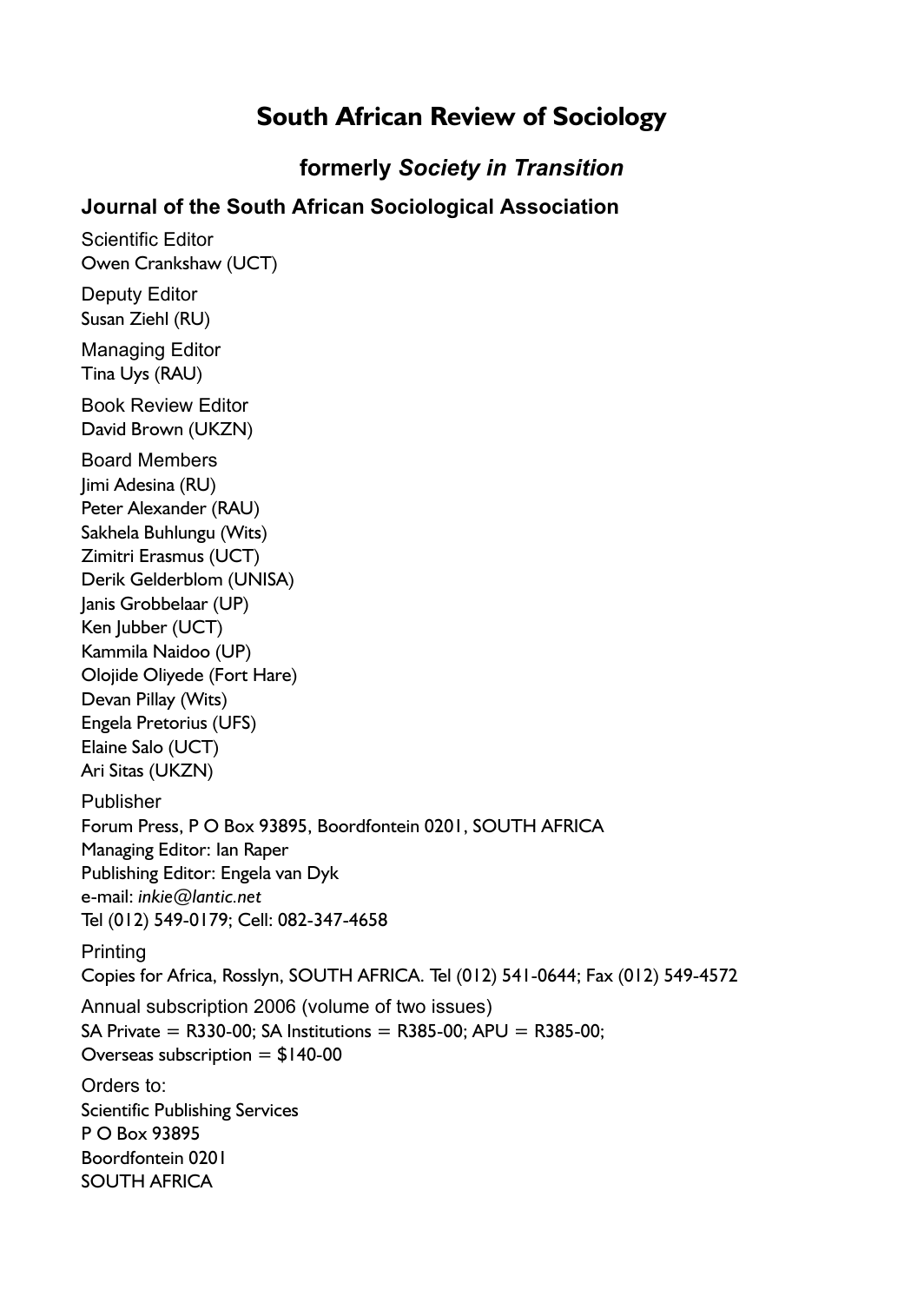### **South African Review of Sociology**

### **formerly** *Society in Transition*

### **Journal of the South African Sociological Association**

#### **Volume 36 ISSN 1028-9852**

## **Contents**

### **NUMBER 1**

| <b>Articles</b><br>A bridge too far? The arms deal, the Coega IDZ, and economic development in the<br>Eastern Cape                                                                                                       |
|--------------------------------------------------------------------------------------------------------------------------------------------------------------------------------------------------------------------------|
| Research to do, results to sell: Enabling subjects and researchers<br>Keyan Tomaselli, Vanessa McLennan-Dodd and Arnold Shepperson  24                                                                                   |
| Its an empowerment thing: An ethnography of colour bar conservation in the South<br>African service industry                                                                                                             |
| A demographic and socio-economic portrait of cohabitation in Botswana                                                                                                                                                    |
| South Africa's armed forces in transition: Adapting to the new strategic and political<br>environment                                                                                                                    |
| 'They don't know who's who in the zoo': The ironic failure of state-managed racial<br>desegregation in the government village of Oribi, Pietermaritzburg<br>Laurence Piper, Simon Burton, Moya Bydawell, Malcolm Draper, |
| <b>Presidential Address</b>                                                                                                                                                                                              |
| Tradition, ambition and imagination: Challenges and choices for post-apartheid sociology                                                                                                                                 |
| <b>Book Review</b><br>Poku, N.K. and Whiteside, A. (eds.) 2004. The political economy of AIDS in Africa. Aldershot:<br>Ashgate Publishing.                                                                               |
| <b>Review Essay</b>                                                                                                                                                                                                      |
| Gugler, J. (ed.) World cities beyond the West: Globalization, development and inequality.<br>Cambridge: Cambridge University Press.                                                                                      |
|                                                                                                                                                                                                                          |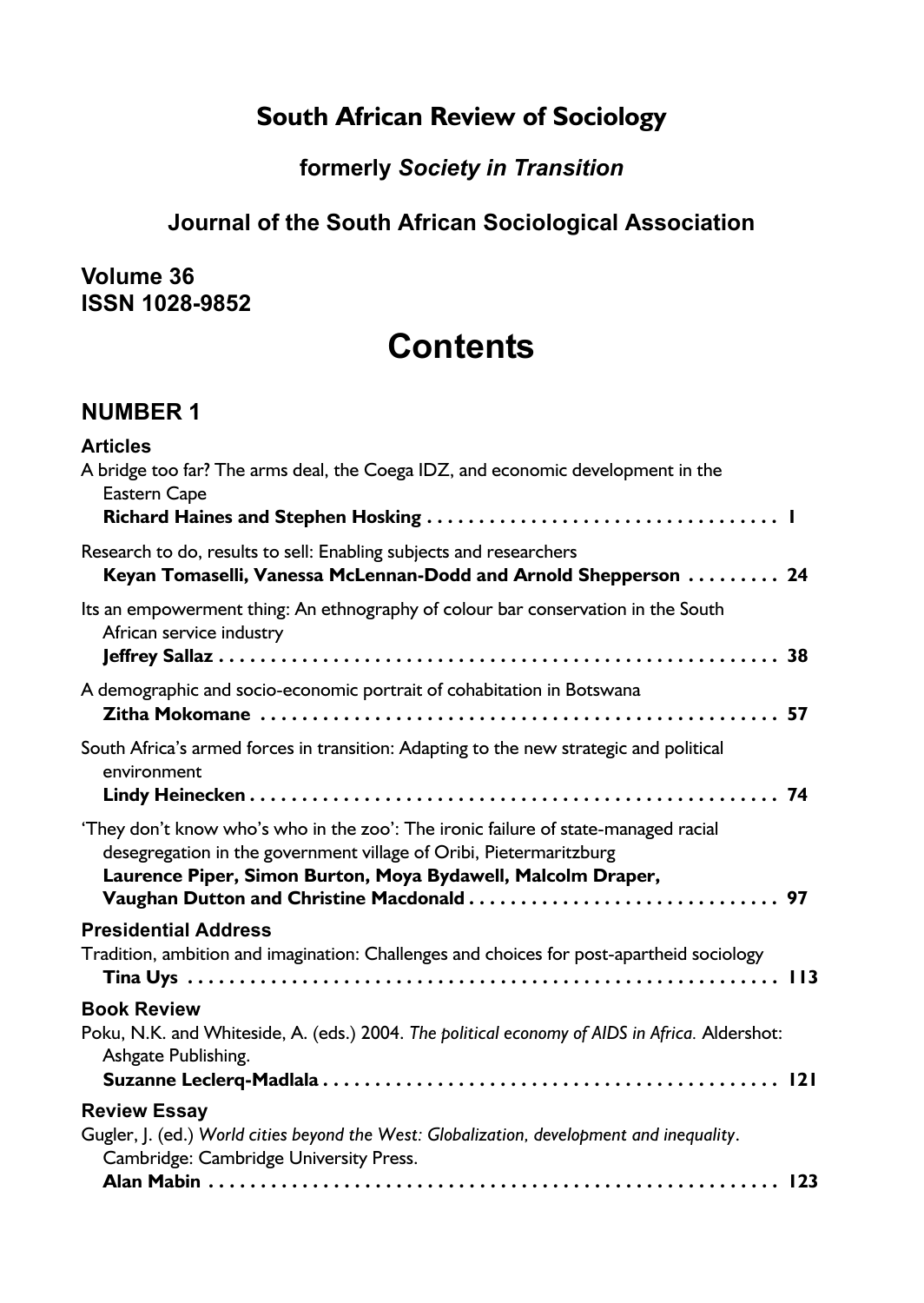### **NUMBER 2**

| <b>Research articles</b>                                                                                 |
|----------------------------------------------------------------------------------------------------------|
| Reconceptualising police reform practice in South African policing                                       |
|                                                                                                          |
| Interpreting the Body Count: South African statistics on lethal police violence                          |
|                                                                                                          |
| Strengthening democratic policing in South Africa through internal systems<br>for officer control        |
|                                                                                                          |
| A funny thing happened on the way to an integrated justice system                                        |
|                                                                                                          |
| International assistance and local pressures in the reform of policing: the case of<br>the Eastern Cape  |
|                                                                                                          |
| The South African Police and the Truth Commission                                                        |
|                                                                                                          |
| <b>General articles</b>                                                                                  |
| Children 'in need of care' or in need of cash? Social security in the time of AIDS                       |
| Helen Meintjes, Leigh Johnson, Debbie Budlender and Sonja Giese  238                                     |
| Industrial restructuring, labour market segmentation and the temporary<br>employment industry in Namibia |
|                                                                                                          |
| <b>Book reviews</b>                                                                                      |
| Seeking Mandela. Peacemaking between Israelis and Palestinians, H. Adam and K. Moodley                   |
|                                                                                                          |
| Theatres of struggle and the end of apartheid, Belinda Bozzoli                                           |
|                                                                                                          |

**©** Copyright 2005 by the South African Sociological Association. All rights reserved. No part of this publication may be reproduced, stored in a retrieval system, or transmitted in any form or by any electronic, mechanical or other means without the prior written permission of the copyright holder.